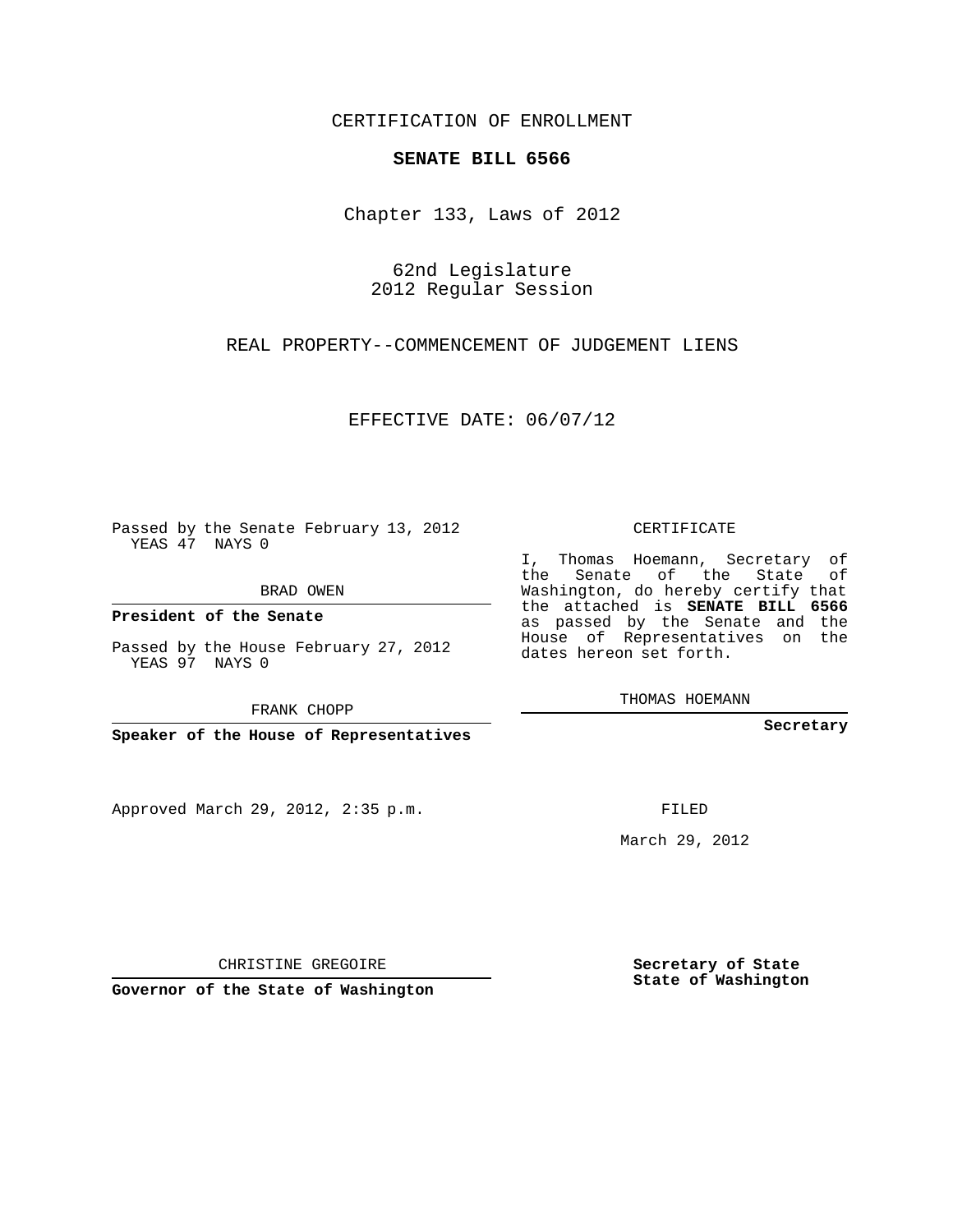## **SENATE BILL 6566** \_\_\_\_\_\_\_\_\_\_\_\_\_\_\_\_\_\_\_\_\_\_\_\_\_\_\_\_\_\_\_\_\_\_\_\_\_\_\_\_\_\_\_\_\_

\_\_\_\_\_\_\_\_\_\_\_\_\_\_\_\_\_\_\_\_\_\_\_\_\_\_\_\_\_\_\_\_\_\_\_\_\_\_\_\_\_\_\_\_\_

Passed Legislature - 2012 Regular Session

**State of Washington 62nd Legislature 2012 Regular Session By** Senators Litzow and Hobbs

Read first time 01/31/12. Referred to Committee on Judiciary.

1 AN ACT Relating to when a judgment lien on real property commences; 2 and amending RCW 4.56.200.

3 BE IT ENACTED BY THE LEGISLATURE OF THE STATE OF WASHINGTON:

 4 **Sec. 1.** RCW 4.56.200 and 2002 c 261 s 3 are each amended to read 5 as follows:

 6 The lien of judgments upon the real estate of the judgment debtor 7 shall commence as follows:

 8 (1) Judgments of the district court of the United States rendered 9 or filed in the county in which the real estate of the judgment debtor 10 is situated, ((and judgments of the superior court for the county in 11 which the real estate of the judgment debtor is situated,)) from the 12 time of the entry or filing thereof;

 (2) Judgments of the superior court for the county in which the real estate of the judgment debtor is situated, from the time of the 15 filing by the county clerk upon the execution docket in accordance with RCW 4.64.030;

17 (3) Judgments of the district court of the United States rendered 18 in any county in this state other than that in which the real estate of 19 the judgment debtor to be affected is situated, judgments of the